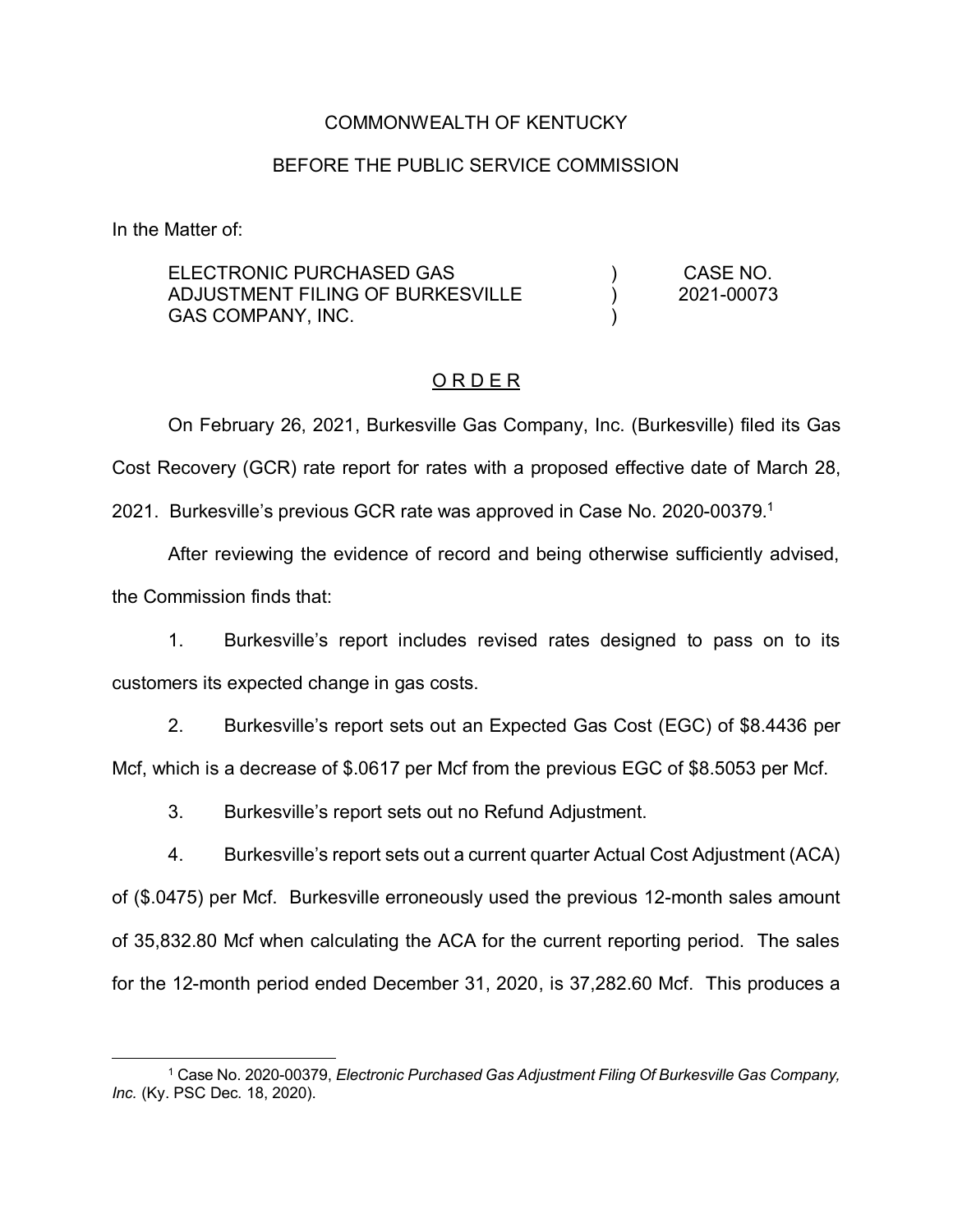corrected current quarter ACA of (\$.0456) per Mcf. In calculating its total ACA, Burkesville included an incorrect amount of \$.5598 per Mcf for the Previous Quarter ACA. The correct Previous Quarter ACA is \$.0152 per Mcf as approved in Case No. 2020-00379. 2 Correcting this produces a total ACA of (\$.3427) per Mcf, which is a decrease of \$.9025 per Mcf from the previous total ACA of \$.5598 per Mcf.

5. Burkesville's corrected GCR rate is \$8.1009 per Mcf, which is a decrease of \$.9642 per Mcf from the previous GCR rate of \$9.0651 per Mcf.

6. The rates set forth in the Appendix to this Order are fair, just and reasonable and should be approved for service rendered by Burkesville on and after March 28, 2021.

7. Should Burkesville purchase sustainable natural gas from a renewable source during the reporting period of any future GCR reports then the supplier, cost, and amount must be documented in its cover letter to the Commission.

IT IS THEREFORE ORDERED that:

1. The rates proposed by Burkesville are denied.

2. The rates set forth in the Appendix to this Order are approved for service rendered on and after March 28, 2021.

3. Within 20 days of the date of entry of this Order, Burkesville shall file with this Commission, using the Commission's electronic Tariff Filing System, revised tariff sheets setting out the rates approved herein and reflecting that they were approved pursuant to this Order.

4. This case is closed and removed from the Commission's docket.

2 *Id.*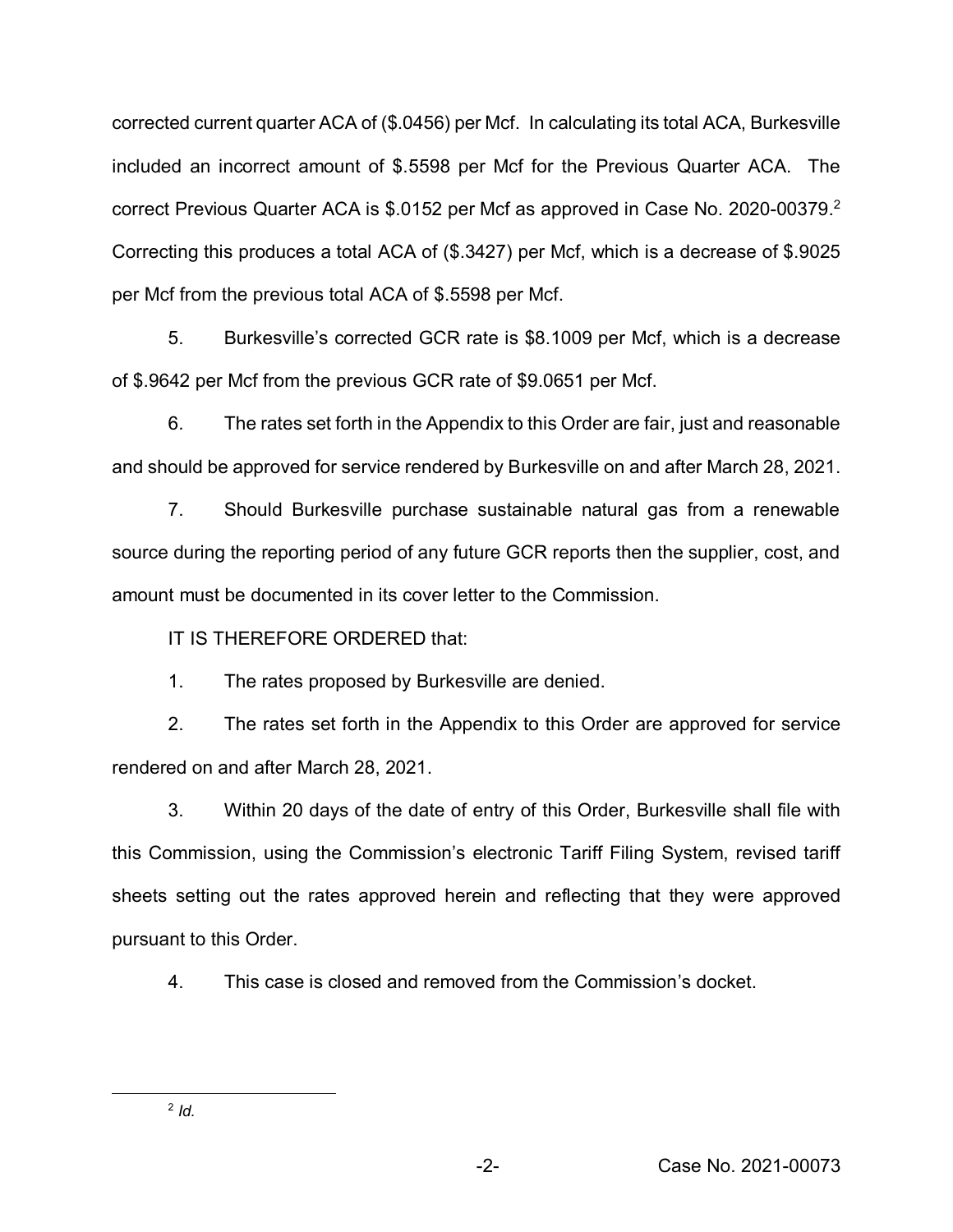By the Commission



ATTEST:

 $\beta$ hidwell

Executive Director

Case No. 2021-00073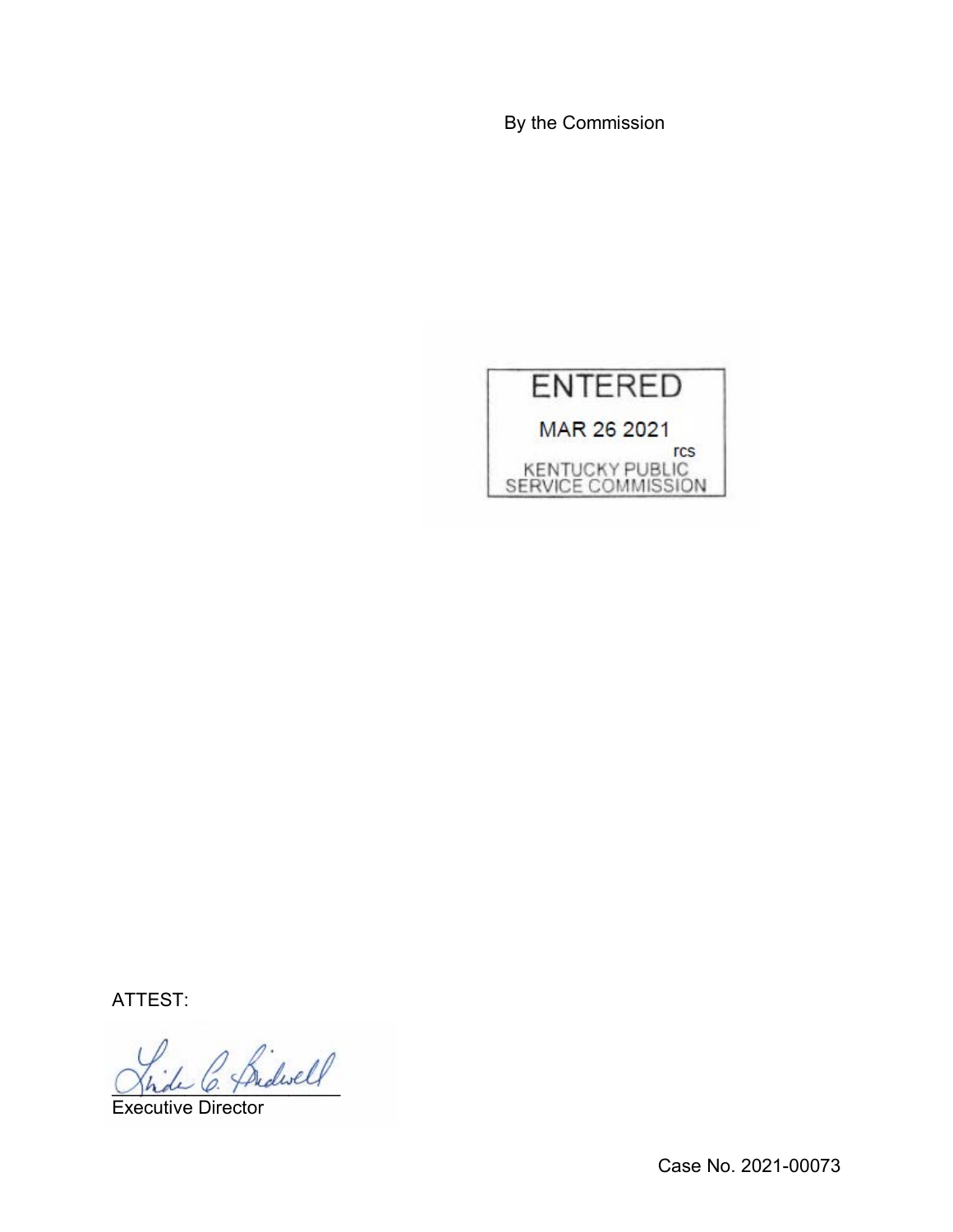## APPENDIX

# APPENDIX TO AN ORDER OF THE KENTUCKY PUBLIC SERVICE COMMISSION IN CASE NO. 2021-00073 DATED MAR 26 2021

The following rates and charges are prescribed for the customers in the area served by Burkesville Gas Company, Inc. All other rates and charges not specifically mentioned herein shall remain the same as those in effect under the authority of the Commission prior to the effective date of this Order.

RATES:

|             | <b>Base Rate</b> | <b>Gas Cost</b><br>Recovery<br>Rate | Total     |
|-------------|------------------|-------------------------------------|-----------|
| Residential | \$7.5400         | \$8.1009                            | \$15.6409 |
| Industrial  | \$7.1900         | \$8.1009                            | \$15.2909 |